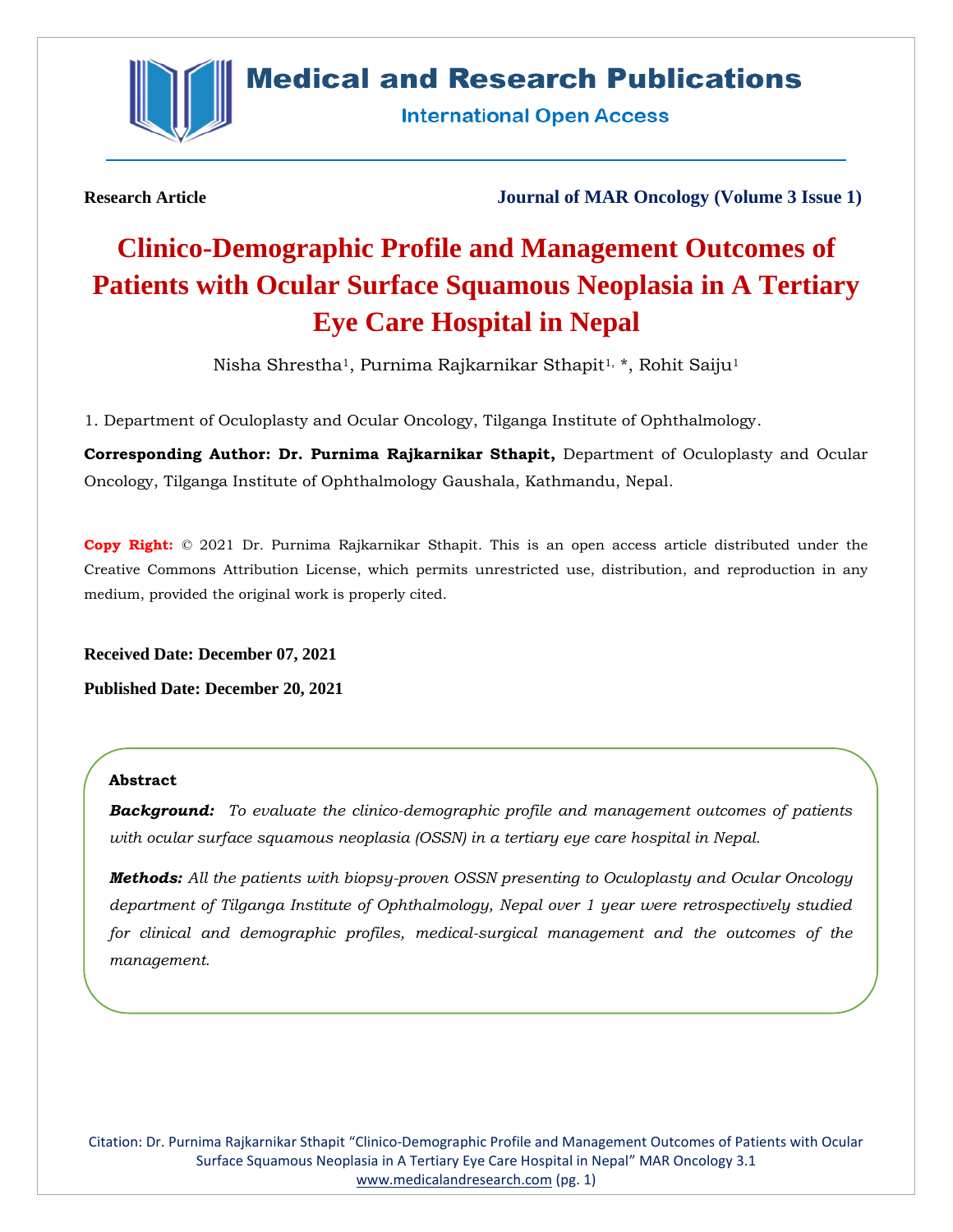*Results: A total of 39 eyes of 37 patients were included in this study. The average age of patients was 44.56 years (range- 15 years to 84 years) consisting of 21(56.8%) male and 16 (43.2%) female. The ratio of participating male and female patients was: M: F =1.31:1. 35 cases (94.6%) were unilateral whereas 2 cases with Xeroderma pigmentosa had bilateral involvement. Nasal bulbar conjunctiva in (43.58%) was the most common. 6 (16.2%), 19 (51.4%) and 12 (32.4%) patients received primary medical management alone, surgical management alone and both surgical and adjuvant medical management respectively.*

*Histologically, the most common finding was CIN I with 10 (31.25%) patients. Surgical margins were free in 15 eyes (46.87%), whereas 17 eyes (53.12%) had one or more margins involved and hence, they received adjuvant topical chemotherapy. Moreover, 5 (15.38%) out of 39 eyes had a recurrence.*

*Conclusion: OSSN is usually present in the middle age group though it may occur early and become rapidly progressive as in the cases of Xeroderma pigmentosa. Recurrence after surgery can occur despite optimal management.*

*Keywords: CIN, OSSN, Invasive squamous cell carcinoma of conjunctiva, Mitomycin, Interferon alfa 2B.*

# **Background**

Ocular surface squamous neoplasia (OSSN) is a term that incorporates pre-cancerous and cancerous epithelial lesions of the conjunctiva and cornea. It includes dysplasia, conjunctival intraepithelial neoplasia (CIN) and invasive squamous cell carcinoma (SCC).**[**1-4**]**

The reported worldwide incidence of OSSN ranges between 0.02–3.5 cases per 100,000 people. OSSN is mostly unilateral and the incidence is strongly associated with exposure to ultraviolet radiation, human immunodeficiency virus (HIV) infection, human papillomavirus infection, **[**2,5,6,7,8**]** heavy cigarette smoking,**[**9,10**]** male gender and age. The average age of presentation is usually the sixth and seventh decades of life. However, in immunocompromised individuals, OSSN may occur at a younger age.**[**4,5**]** Several cases of OSSN have been reported after chronic inflammatory diseases, such as benign mucous membrane pemphigoid11, chronic blepharoconjunctivitis12, leukemia13 and lymphoma14, and in a patient following liver transplantation15. Other etiologic factors associated with OSSN include ocular surface injury17, vitamin A deficiency17, and exposure to chemicals and drugs

Citation: Dr. Purnima Rajkarnikar Sthapit "Clinico-Demographic Profile and Management Outcomes of Patients with Ocular Surface Squamous Neoplasia in A Tertiary Eye Care Hospital in Nepal" MAR Oncology 3.1 [www.medicalandresearch.com](http://www.medicalandresearch.com/) (pg. 2)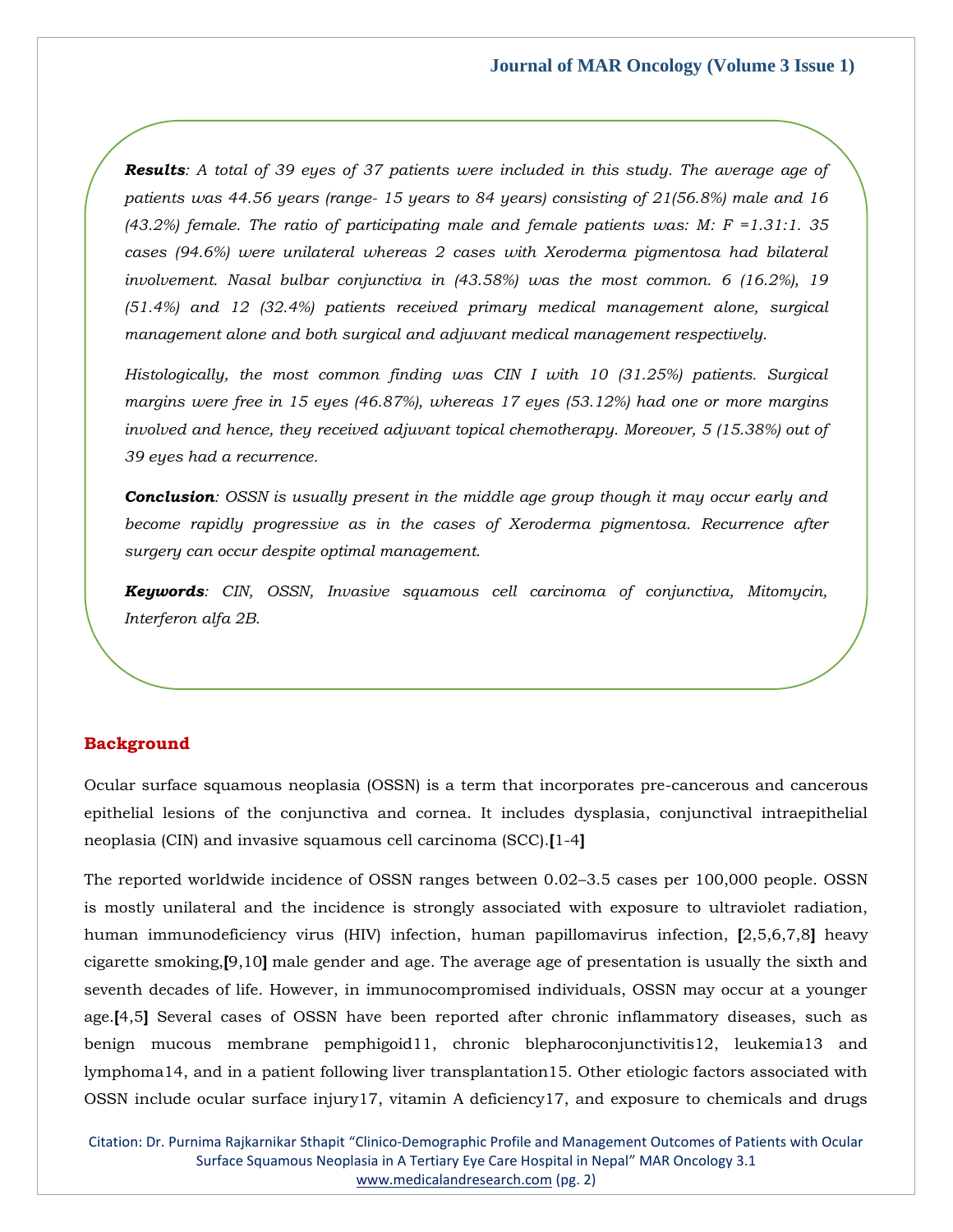such as trifluridine18. Xeroderma pigmentosum is another rare systemic condition that leads to OSSN in the younger age group. The involvement is usually bilateral and seen more commonly in the limbal area **[**6,9,19**]**. The prevalence of OSSN in XP ranges from 11% to 30%. **[**19-20**]**

Lack of consistent clinical criteria increases complexity in distinguishing benign from malignant lesions. However rapidly growing ill or well-defined lesion with telangiectatic vessels, intrinsic vascularity, keratin deposits on the surface and corneal extension and a nodular lesion raises suspicion of invasive SCC.

The management of OSSN involves surgical resection using the "no-touch" technique with or without nonsurgical therapies including topical chemotherapy (mitomycin C, 5-fluorouracil), topical/injection immunotherapy (interferon alpha-2b).**[**10**]** Plaque brachytherapy is an effective and well‐tolerated modality for the management of patients with ocular surface malignancy with evidence of localized corneoscleral invasion.21

Though a rare condition, the incidence of OSSN has been increasing in developing countries in recent years. Our institute is also observing an increase in the number of OSSN cases as all the suspected cases have proven with histopathological examination with each passing year. Thus, this study is our attempt to find out the detailed clinic - demographic profile and management outcome of OSSN presenting in a tertiary eye care center of Nepal, Tilganga Institute of Ophthalmology. In contrast to the similar studies done in Nepal, this study has tried to go more into the details of the management outcomes in the OSSN patients

# **Materials and Methods**

This is a retrospective study conducted on patients presented to the out-patient department of Oculoplasty and Ocular Oncology at Tilganga Institute of Ophthalmology, Kathmandu, Nepal over a period of 1 year (January to December 2018). A total of 39 eyes of 37 patients, clinically diagnosed as OSSN and later confirmed by histopathology were included in this study. A detailed history of the 37 patients was obtained including demography. Clinical features were evaluated including laterality, type of lesion, management plan (medical, surgical or both) and recurrence if any.

All the patients were advised for surgery as primary management. Consenting patients underwent surgery followed by Histopathological examination. Patients with any surgical margins positive for tumor cells were put on adjuvant medical management. Patients not consenting to surgery, medically unfit for surgery and patients with recurrence were put on medical management only.

For surgery, routine pre-operative investigations were done. A "*no-touch*" technique was used to excise OSSN lesions. The conjunctival incision was made 4mm outside the clinically determined tumor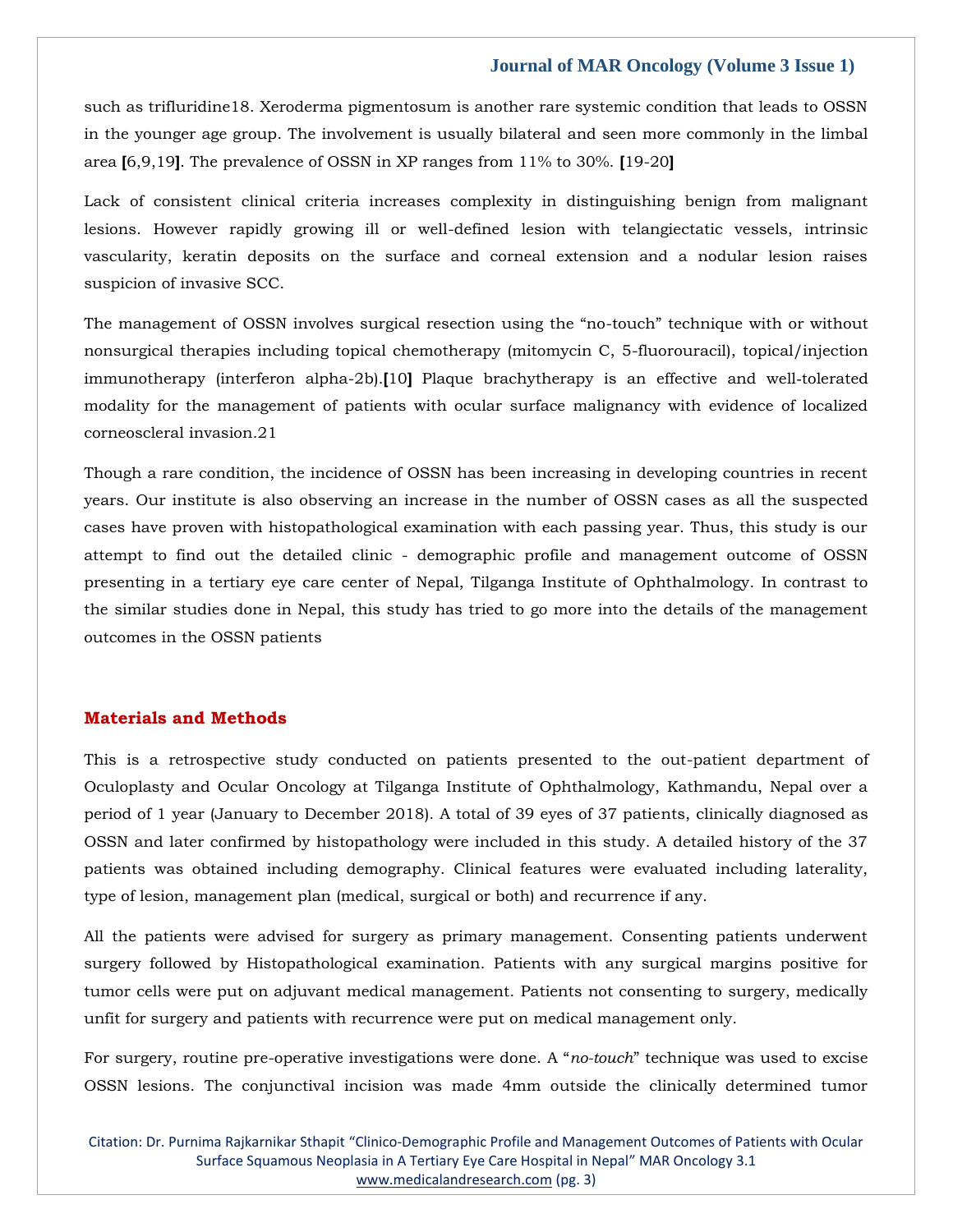margin incorporating the full thickness of the conjunctiva and tenons capsule. Absolute alcohol was then applied to the cornea to loosen the epithelium from the basement membrane and then rinsed off with copious irrigation after 40 to 45 seconds. All involved corneal epithelium with 2mm of clear cornea outside the visible lesion and any associated corneal pannus was then scraped off with a keratome. Then, using a double freeze-thaw technique, cryotherapy was applied to the conjunctival edges, involving the limbal zone. Bare scleral bed cryotherapy (triple freeze and thaw technique) was also applied to the limbus when the tumor was found adherent to the episclera or sclera. Excision was followed by direct closure or closure with autologous graft or with amniotic membrane graft depending upon the size of the lesion. The specimen was then put in the filter paper with marking marked medial, lateral, superior and inferior margins. The excised specimen was then sent for histopathological analysis. Postoperatively, patients were prescribed antibiotic and steroid drops for 6 weeks along with tear supplements. Patients were analyzed according to histopathological reports, follow-up pattern and recurrence. MMC 0.04% four times a day was started on all patients who had margins involved in the histopathology reports. MMC was started on a "1 week on" and "1 week off" basis and was given for 4 cycles according to Will eye hospital protocol. Patients intolerant to MMC were given Interferon alpha2B 1millionIU/ml four times a day for two months based on availability.

All patients attending TIO with a clinical diagnosis and/or histopathological diagnosis of OSSN were included in this study. Patients with follow-up less than 6 months were excluded. Management outcome was evaluated in terms of remission of the tumor or recurrence.

Data were entered into an Excel sheet and analysis was done. Appropriate statistical tools were employed for the test of significance.

This original article has been approved by the Tilganga Institute of Ophthalmology Institutional Review Committee and follows the tenets of declaration of the Helsinki of World Medical Association.

### **Results**

A total of 39 eyes of 37 patients were included in the study. The mean age of the patients was 44.56 years. The age range of the patients in this study was 15 years to 84 years. The majority of the patients in this study were in the 4th decade of life and the lowest number of OSSN was seen in patients in their 8th decade of life. The number of males in this study was 21(56.8%) and that of females was 16(43.2%); M:F ratio being 1.31:1. Out of 37 patients included in this study, 30 (81.1%) were from hilly regions, 4 (10.8%) from the terai of Nepal and 1 (2.7%) from the mountains of Nepal and 2 (5.4%) were from India. Most of the cases (94.6%, 35 patients) showed unilateral involvement whereas, there were 2 cases with Xeroderma Pigmentosa with bilateral involvement. In unilateral cases, the higher occurrence was observed in the right eye compared to the left eye (20 cases RE vs. 15 cases LE). 17 out of 39 eyes (43.58%) had nasal, 13 (33.33%) had temporal involvement, 4(10.25%)

Citation: Dr. Purnima Rajkarnikar Sthapit "Clinico-Demographic Profile and Management Outcomes of Patients with Ocular Surface Squamous Neoplasia in A Tertiary Eye Care Hospital in Nepal" MAR Oncology 3.1 [www.medicalandresearch.com](http://www.medicalandresearch.com/) (pg. 4)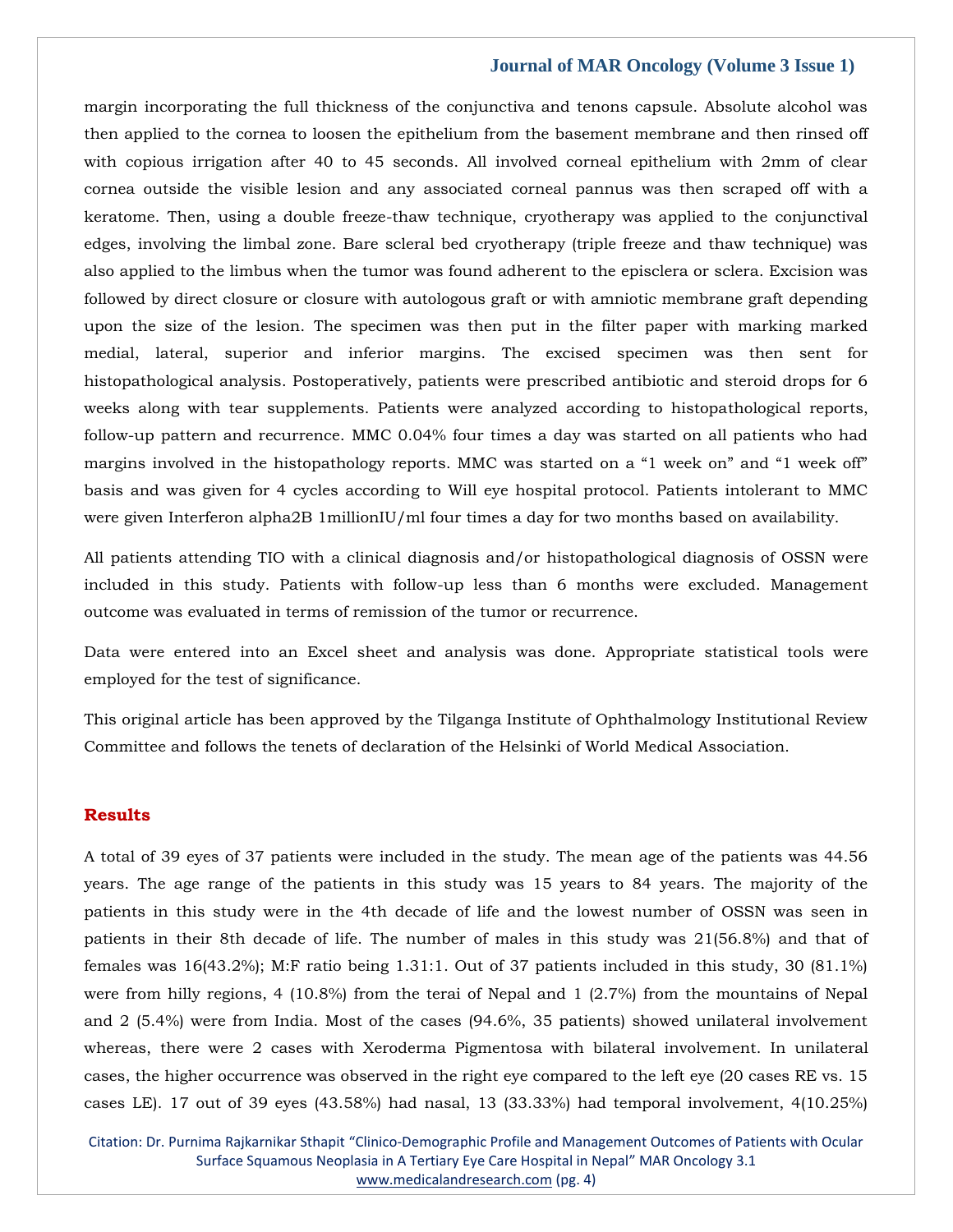had superior, 2(5.12%) had inferior and 3(7.69%) had a diffuse lesion. 6 (16.2%) patients underwent primary medical management alone, 19 (51.4%) patients underwent surgical management alone and 12(32.4%) patients underwent both surgical and adjuvant medical management.

Out of 18 patients who received medical treatment,13(72.2%) were treated with MMC alone whereas in 5 (27.7%) cases, it was switched to INF after the second or third cycle of MMC because of intolerance. Among the 30 patients undergoing surgery, 10 (33.33%) underwent excision biopsy alone (due to unavailability of cryotherapy at that time), 15 (50%) underwent excision biopsy with cryotherapy with autologous graft, 3(10%) underwent excision biopsy with cryotherapy with amniotic membrane graft and 2(6.6%) patients with diffuse neoplasia involving the extraocular muscles and tenons underwent exenteration. On histological examination of 32 eyes of 30 patients who underwent excisional biopsy surgery, the most common histopathological finding was CIN I in 12 eyes (37.5%). The rest of the report is shown in Figure 4. Surgical margin came out to be free in 15 eyes (46.87%) whereas 17 eyes (53.12%) had one or more margins involved and hence they received adjuvant topical chemotherapy. 5 (12.8%) out of 39 eyes had a recurrence. Among the recurrent cases, 2 had CIS, 1 had CIN III, 1 had CIN II and 1 had CIN I. Time to recurrence was 9 months in 3 patients, 12 months in 1 and 15 months in 1 patient following the completion of treatment.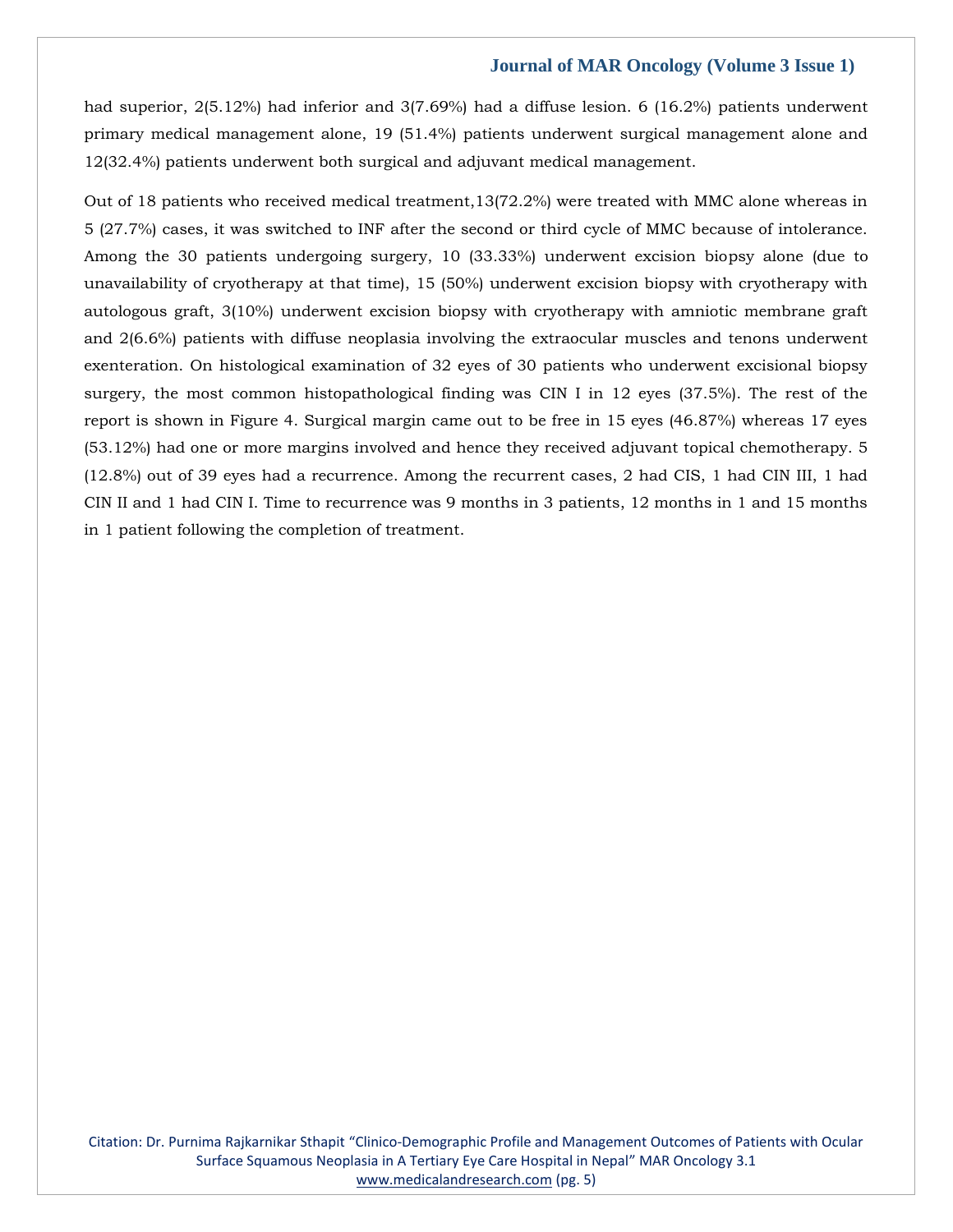| <b>PARAMETERS</b>              | <b>STUDY POPULATION</b>    |
|--------------------------------|----------------------------|
|                                | $N = 39$ eyes of 37 people |
| <b>AGE (MEAN 44.56)</b>        |                            |
| <b>40 years or less</b>        | 13 (35.13%)                |
| <40 years                      | 24 (64.86%)                |
| <b>GENDER</b> (M: $F=1.31:1$ ) |                            |
| Male                           | 16 (43.24%)                |
| Female                         | 21 (56.75%)                |
| <b>ADDRESS</b>                 |                            |
| <b>Hilly region</b>            | 30 $(81.1\%)$              |
| <b>Mountain region</b>         | $1(2.8\%)$                 |
| Terai region                   | 4 $(10.8\%)$               |
| India                          | $2(5.4\%)$                 |
|                                |                            |
| <b>LATERALITY OF TUMOR</b>     |                            |
| Unilateral                     | 35 (94.6%)                 |
| <b>Bilateral</b>               | $2(5.4\%)$                 |
| <b>LOCATION OF TUMOR</b>       |                            |
| <b>Nasal</b>                   | 17 (44%)                   |
| Temporal                       | 13 (33%)                   |
| <b>Superior</b>                | 4 $(10\%)$                 |
| Inferior                       | 2(5%)                      |
| <b>Diffuse</b>                 | 3(8%)                      |

Table 1. Clinico- DemographIcal profile



# **Figure 1:** Age distribution

Citation: Dr. Purnima Rajkarnikar Sthapit "Clinico-Demographic Profile and Management Outcomes of Patients with Ocular Surface Squamous Neoplasia in A Tertiary Eye Care Hospital in Nepal" MAR Oncology 3.1 [www.medicalandresearch.com](http://www.medicalandresearch.com/) (pg. 6)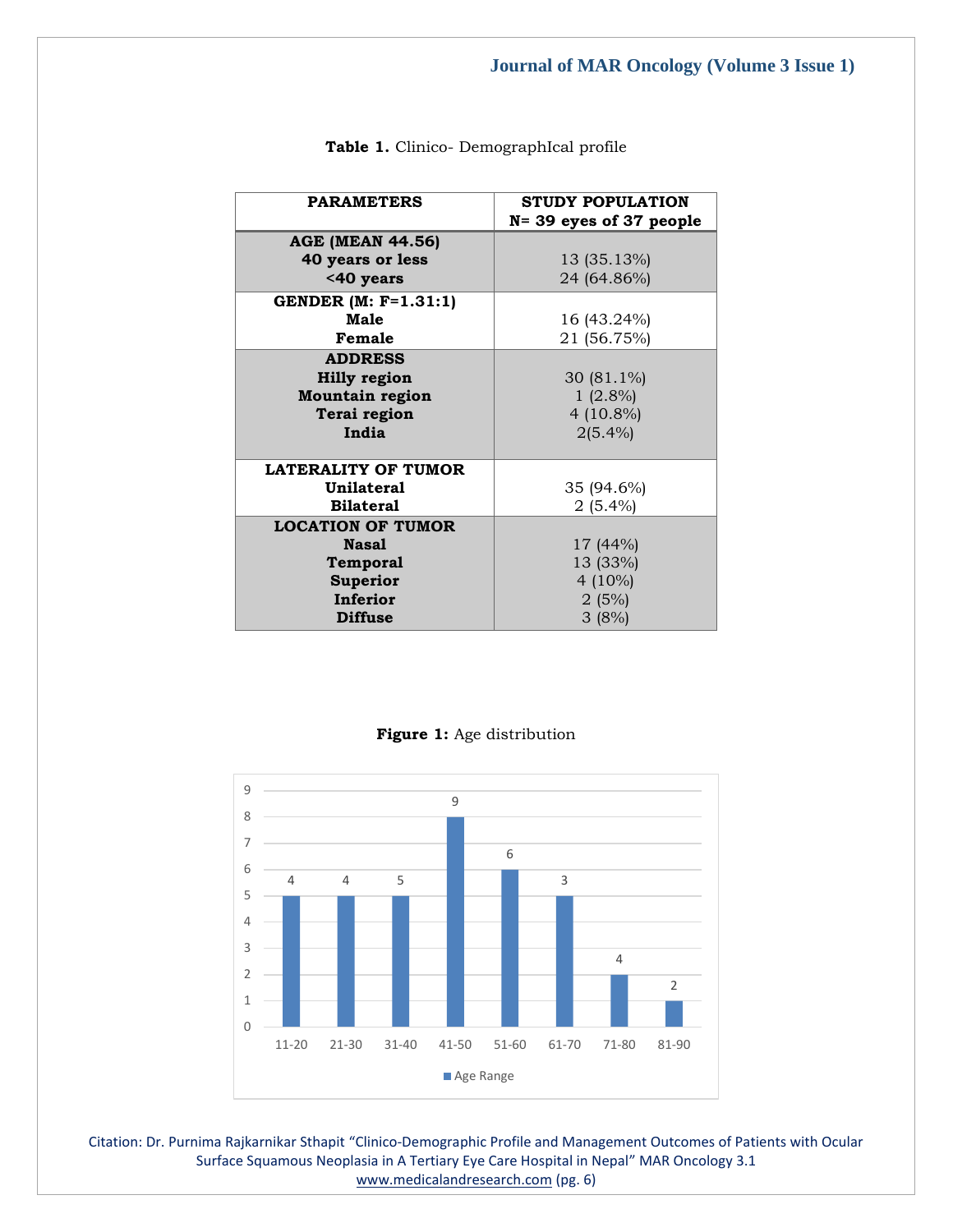| Histopathological grading | Number (%) |
|---------------------------|------------|
| CIN I                     | 12 (37%)   |
| CIN II                    | 9(28%)     |
| CIN III                   | 4 $(13%)$  |
| <b>CIS</b>                | 5(16%)     |
| <b>SCC</b>                | 2(6%)      |

# **Table 2:** Histopathological types of OSSN

**Figure 2.** Recurrence pattern



[www.medicalandresearch.com](http://www.medicalandresearch.com/) (pg. 7)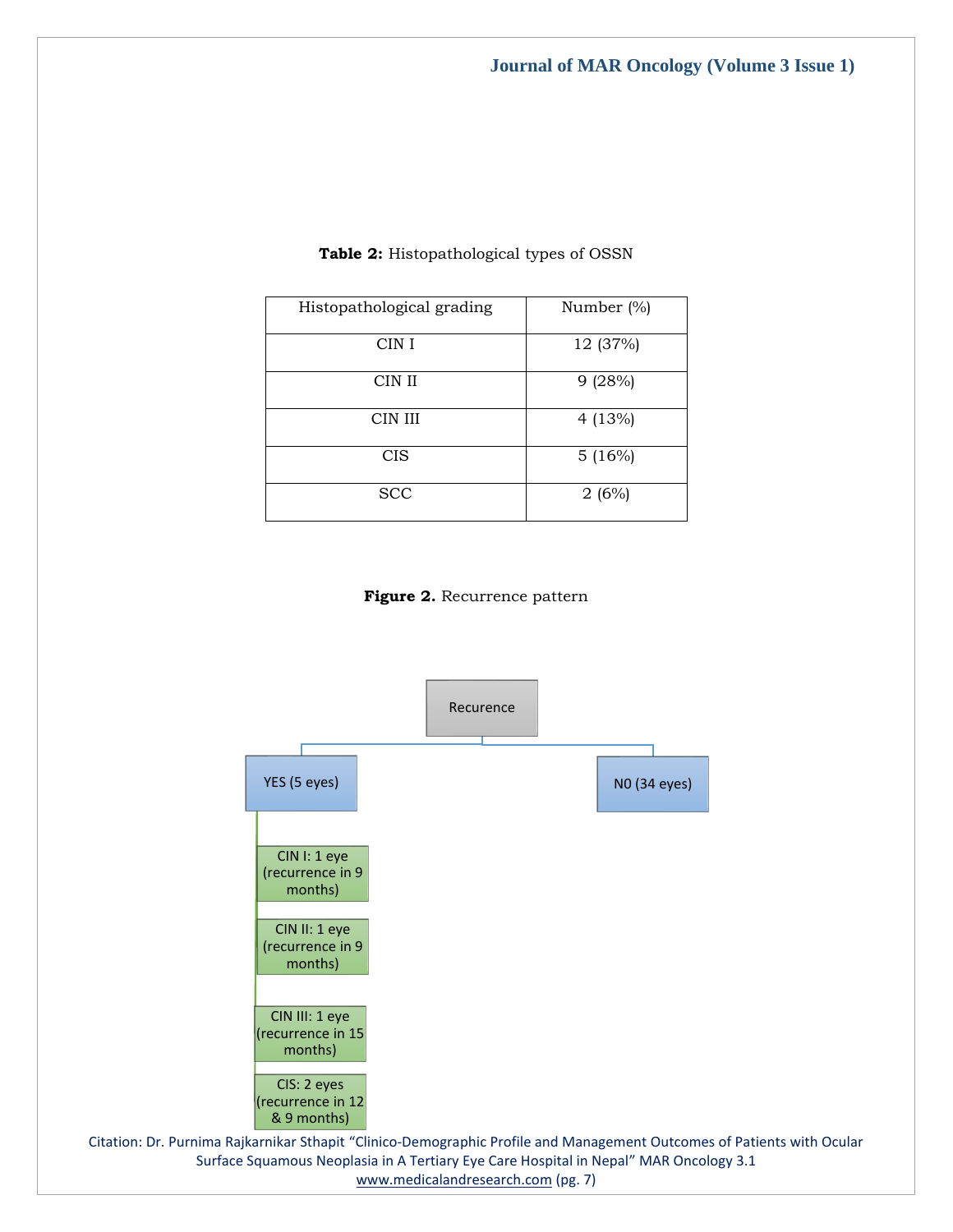**Figure 3.** Large papillary ocular surface squamous neoplasia showing squamous papillomatous growth and leukoplakic growth involving superior bulbar conjunctiva, limbus and cornea



**Figure 4.** Gelatinous corneal ocular surface squamous neoplasia with feeder vessels from 12 to 3

#### o'clock position



# **Discussion**

The age range of patients of OSSN in this study ranges from 15 to 84 years with a mean age of 44.5 which is in accordance with other studies.**[**1**]** However, the HIV-positive individual and patients with systemic illnesses like Xeroderma Pigmentosum are seen to present at a younger age.**[**11**]** The bilateral cases in this study were of Xeroderma Pigmentosum and both presented at a relatively young age of 19 and 22 years. None of our patients were positive for HIV.

Slight male preponderance was seen with M: F ratio of 1.3:1, which is similar to other studies.**[**1,21,22**]** It has been observed that the male gender is a likely risk factor for higher preponderance as they are more commonly employed in professions involving outdoor work thereby leading to increased exposure to UV-B rays which is a known risk factor for the development of OSSN.**[**1,21,22,23,24**]** The majority of lesions in our study occurred in nasal and temporal areas which are exposed to the highest amount of UV-B radiation, which is similar to other studies **[**6,23,24**]**. Most

Citation: Dr. Purnima Rajkarnikar Sthapit "Clinico-Demographic Profile and Management Outcomes of Patients with Ocular Surface Squamous Neoplasia in A Tertiary Eye Care Hospital in Nepal" MAR Oncology 3.1 [www.medicalandresearch.com](http://www.medicalandresearch.com/) (pg. 8)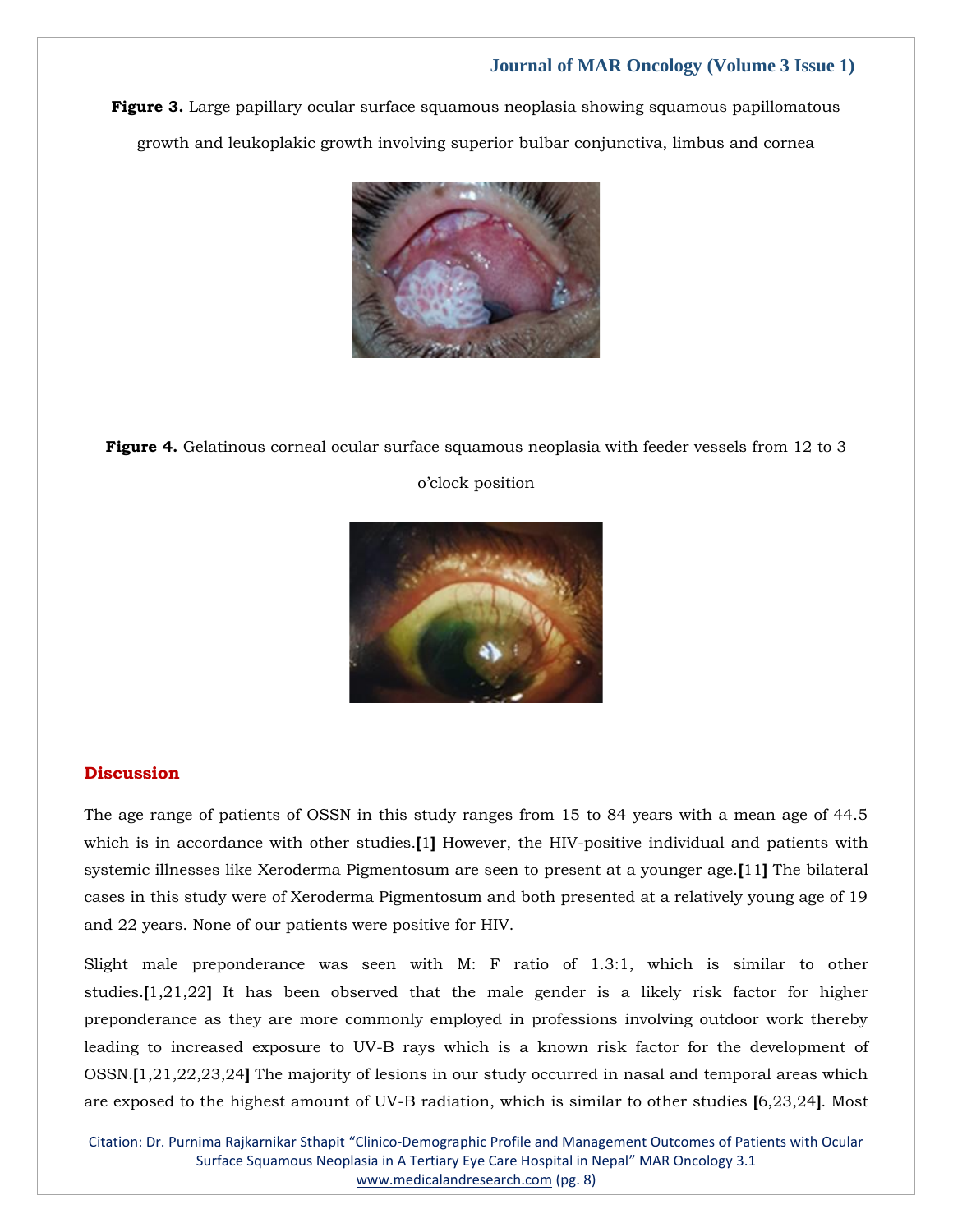of our patients were also from hilly regions which has more UV-B exposure as compared to the terai/flat region, which supports UV-B exposure as a risk factor OSSN. The Mountain region with the most UV-B exposure among the three regions in Nepal is less populated which resulted in fewer patients from that area. Due to these factors, we presume our findings support the fact that UV- B rays are strongly associated with the development of OSSN. However, the data on exposure was unavailable in our data set so this association is just speculative.

Most of the cases (94.6%, 35 patients) showed unilateral involvement whereas there were 2 cases with bilateral involvement. Both the bilateral cases in this study were known cases of XP and it has been well documented that patients with Xeroderma Pigmentosa are prone to develop OSSN and progress rapidly owing to the defective DNA repair.**[**6,9,19**]**

Topical therapies for OSSN has rapidly grown in popularity in recent years, yet surgical excision remains the most important treatment option in the management of OSSN, as it provides a pathological diagnosis, differentiates it from masquerading lesions, decreases the tumor load and can diagnose invasion, which would necessitate a different treatment approach. The majority of the patients in our study underwent wide excision with cryotherapy (with autologous graft or with AMG). Some had excision of the OSSN due to the unavailability of the cryotherapy at the given moment. All the patients with evidence of tumor cells in any margins were put on adjuvant chemotherapy as it has shown to decrease the recurrence. 2 patients underwent exenteration due to extension of the tumor to the tenon and sclera.

Various factors for tumor recurrence include systemic illness like HIV and XP, presence of persistent ocular surface irritating factors, involvement of the tarsus and positive surgical margins, of which the latter two were found to be the strongest predictors for clinical recurrence.**[**23**]** Recurrence rates following excision of OSSN alone range from 5% to 69%**[**25-28**]** and after excision combined with cryotherapy range from 7.7% to 11.5%.**[**29-30**]** The lower rates of recurrence are seen in cases where the margins of the excised specimen were free of tumor cells and adjuvant chemotherapy has been used and the higher rates when dysplastic tissue was left at the surgical margins and in more advanced lesions.**[**25,26,27,28 ,31**]**Therefore, it is very important to ensure clear surgical margins. Our study had 12.8% recurrence rate which is similar to other studies.**[**31,32**]** Though our data on recurrence is low, we observed that 3 out of 5 recurrences were managed initially with excision biopsy only and 2 were managed with excision biopsy with cryotherapy with AMG. Similarly, 4 out of 6 recurrences had histological grading CIN III to SCC and 5 out of 6 cases with recurrence had positive surgical margins for tumor cells. So, the higher grades of OSSN in our patients and lack of cryotherapy could be the factors for the higher rate of recurrence in this study but the major factor can be attributed to the involvement of margins. The mean duration to recurrence in our study was 9 months following the completion of the treatment which was similar to other studies that state most

Citation: Dr. Purnima Rajkarnikar Sthapit "Clinico-Demographic Profile and Management Outcomes of Patients with Ocular Surface Squamous Neoplasia in A Tertiary Eye Care Hospital in Nepal" MAR Oncology 3.1 [www.medicalandresearch.com](http://www.medicalandresearch.com/) (pg. 9)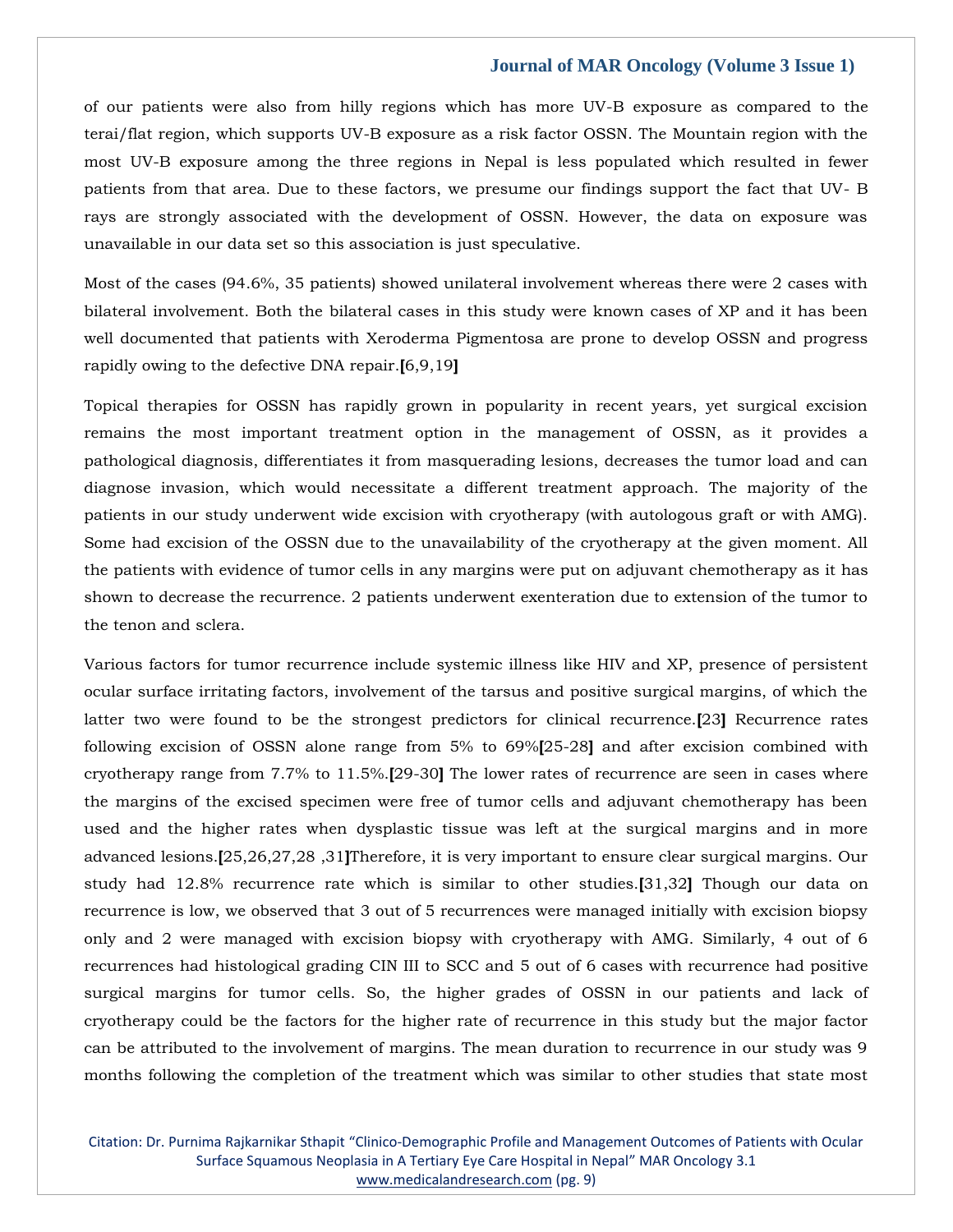recurrence took place within 2 years after primary excision.**[**33,34**]** Consistent with a study done in the UK,[32**]** age and sex of the patient didn't show any significant role in the recurrence.

#### **Conclusion**

OSSN is usually present in the middle age group though it may occur early and become rapidly progressive in cases of Xeroderma pigmentosa. Wide margin excisional biopsy and cryotherapy to the base and margins is the management of choice for OSSN involving less than 2 quadrants. Recurrence after surgery can occur despite optimal management. Though slow-growing in nature, advanced invasive lesions may end up in mutilating surgery like exenteration. It is recommended to do the biopsy on all the suspicious limbal and perilimbal lesions presenting to the clinics.

# **References**

1.[Shields C, Shileds JA. "Tumors of the conjunctiva and cornea". Surv Ophthalmol. 2](https://www.google.com/search?q=Tumors+of+the+conjunctiva+and+cornea&oq=Tumors+of+the+conjunctiva+and+cornea&aqs=chrome..69i57.1393j0j7&sourceid=chrome&ie=UTF-8)004;49(1):3-24.

2.Lee G, Hirst LW. "Ocular surface squamous neoplasia"[. Surv Ophthalmol. 1995;39\(6\):429-50.](https://www.google.com/search?q=Ocular+surface+squamous+neoplasia&sxsrf=AOaemvKFpCNqag4G4DZiQOA5vhKT37rL3A%3A1639037432656&ei=-LmxYZuCJ8fF4-EPmviH8AQ&ved=0ahUKEwib3sifotb0AhXH4jgGHRr8AU4Q4dUDCA4&uact=5&oq=Ocular+surface+squamous+neoplasia&gs_lcp=Cgdnd3Mtd2l6EAMyBwgjEOoCECcyBwgjEOoCECcyBwgjEOoCECcyBwgjEOoCECcyBwgjEOoCECcyBwgjEOoCECcyBwgjEOoCECcyBwgjEOoCECcyBwgjEOoCECcyBwgjEOoCECdKBAhBGABKBAhGGABQkQpYkQpgnwpoAXACeACAAQCIAQCSAQCYAQCgAQGgAQKwAQrAAQE&sclient=gws-wiz)

3.Pe'er J. "Ocular surface squamous neoplasia"[. phthalmol Clin North Am. 2005;18\(1\):1-13.](https://www.google.com/search?q=Ocular+surface+squamous+neoplasia&sxsrf=AOaemvKX2qgV9s5z1k7BLKat5z4bU89t-A%3A1639037473772&ei=IbqxYazyLfn1juMP1vmNgAM&ved=0ahUKEwjshpazotb0AhX5umMGHdZ8AzAQ4dUDCA4&uact=5&oq=Ocular+surface+squamous+neoplasia&gs_lcp=Cgdnd3Mtd2l6EAMyBAgAEEcyBAgAEEcyBAgAEEcyBAgAEEcyBAgAEEcyBAgAEEcyBAgAEEcyBAgAEEc6BwgjEOoCECdKBAhBGABKBAhGGABQ_QdY_QdgugtoAXADeACAAQCIAQCSAQCYAQCgAQGgAQKwAQrIAQjAAQE&sclient=gws-wiz)

4[.Shields C, Kaliki S, Kim HJ, Al-Dahmash S, Shah SU, Lally SE, Shields JA.](https://www.google.com/search?q=Interferon+for+ocular+surface+squamous+neoplasia+in+81+cases%3A+outcomes+based+on+the+American+Joint+Committee+on+Cancer+classification&sxsrf=AOaemvIWrcoAjnNwy-vBR4Al-QcEFiAYMQ%3A1639040233808&ei=6cSxYeCCMM6O4-EPrN-tiAk&ved=0ahUKEwigm6HXrNb0AhVOxzgGHaxvC5EQ4dUDCA4&uact=5&oq=Interferon+for+ocular+surface+squamous+neoplasia+in+81+cases%3A+outcomes+based+on+the+American+Joint+Committee+on+Cancer+classification&gs_lcp=Cgdnd3Mtd2l6EAMyBwgjEOoCECcyBwgjEOoCECcyBwgjEOoCECcyBwgjEOoCECcyBwgjEOoCECcyBwgjEOoCECcyBwgjEOoCECcyBwgjEOoCECcyBwgjEOoCECcyBwgjEOoCECdKBAhBGABKBAhGGABQvQpYvQpguQ1oAXACeACAAQCIAQCSAQCYAQCgAQGgAQKwAQrAAQE&sclient=gws-wiz) "Interferon for ocular [surface squamous neoplasia in 81 cases: outcomes based on the American Joint Committee on Cancer](https://www.google.com/search?q=Interferon+for+ocular+surface+squamous+neoplasia+in+81+cases%3A+outcomes+based+on+the+American+Joint+Committee+on+Cancer+classification&sxsrf=AOaemvIWrcoAjnNwy-vBR4Al-QcEFiAYMQ%3A1639040233808&ei=6cSxYeCCMM6O4-EPrN-tiAk&ved=0ahUKEwigm6HXrNb0AhVOxzgGHaxvC5EQ4dUDCA4&uact=5&oq=Interferon+for+ocular+surface+squamous+neoplasia+in+81+cases%3A+outcomes+based+on+the+American+Joint+Committee+on+Cancer+classification&gs_lcp=Cgdnd3Mtd2l6EAMyBwgjEOoCECcyBwgjEOoCECcyBwgjEOoCECcyBwgjEOoCECcyBwgjEOoCECcyBwgjEOoCECcyBwgjEOoCECcyBwgjEOoCECcyBwgjEOoCECcyBwgjEOoCECdKBAhBGABKBAhGGABQvQpYvQpguQ1oAXACeACAAQCIAQCSAQCYAQCgAQGgAQKwAQrAAQE&sclient=gws-wiz)  classification"[. Cornea. 2013;32\(3\):248-56.](https://www.google.com/search?q=Interferon+for+ocular+surface+squamous+neoplasia+in+81+cases%3A+outcomes+based+on+the+American+Joint+Committee+on+Cancer+classification&sxsrf=AOaemvIWrcoAjnNwy-vBR4Al-QcEFiAYMQ%3A1639040233808&ei=6cSxYeCCMM6O4-EPrN-tiAk&ved=0ahUKEwigm6HXrNb0AhVOxzgGHaxvC5EQ4dUDCA4&uact=5&oq=Interferon+for+ocular+surface+squamous+neoplasia+in+81+cases%3A+outcomes+based+on+the+American+Joint+Committee+on+Cancer+classification&gs_lcp=Cgdnd3Mtd2l6EAMyBwgjEOoCECcyBwgjEOoCECcyBwgjEOoCECcyBwgjEOoCECcyBwgjEOoCECcyBwgjEOoCECcyBwgjEOoCECcyBwgjEOoCECcyBwgjEOoCECcyBwgjEOoCECdKBAhBGABKBAhGGABQvQpYvQpguQ1oAXACeACAAQCIAQCSAQCYAQCgAQGgAQKwAQrAAQE&sclient=gws-wiz)

5.Yang J, Stephen FC. "[Squamous cell carcinoma of the conjunctiva](https://www.google.com/search?q=Squamous+cell+carcinoma+of+the+conjunctiva&sxsrf=AOaemvI7IFOU2gF8TUcwCfMXMrWcvZ7aww%3A1639040257343&ei=AcWxYabLE6GY4-EP4aOmyAc&ved=0ahUKEwjmz73irNb0AhUhzDgGHeGRCXkQ4dUDCA4&uact=5&oq=Squamous+cell+carcinoma+of+the+conjunctiva&gs_lcp=Cgdnd3Mtd2l6EAMyBQgAEIAEMgUIABCABDIGCAAQFhAeMgYIABAWEB4yBggAEBYQHjIGCAAQFhAeMgYIABAWEB4yBggAEBYQHjIGCAAQFhAeMgYIABAWEB46BwgjEOoCECdKBAhBGABKBAhGGABQ6gVY6gVgrAhoAXACeACAAeoBiAHqAZIBAzItMZgBAKABAaABArABCsABAQ&sclient=gws-wiz)". Int Ophthalmol Clin [1997;37\(4\):73-85.](https://www.google.com/search?q=Squamous+cell+carcinoma+of+the+conjunctiva&sxsrf=AOaemvI7IFOU2gF8TUcwCfMXMrWcvZ7aww%3A1639040257343&ei=AcWxYabLE6GY4-EP4aOmyAc&ved=0ahUKEwjmz73irNb0AhUhzDgGHeGRCXkQ4dUDCA4&uact=5&oq=Squamous+cell+carcinoma+of+the+conjunctiva&gs_lcp=Cgdnd3Mtd2l6EAMyBQgAEIAEMgUIABCABDIGCAAQFhAeMgYIABAWEB4yBggAEBYQHjIGCAAQFhAeMgYIABAWEB4yBggAEBYQHjIGCAAQFhAeMgYIABAWEB46BwgjEOoCECdKBAhBGABKBAhGGABQ6gVY6gVgrAhoAXACeACAAeoBiAHqAZIBAzItMZgBAKABAaABArABCsABAQ&sclient=gws-wiz)

6.Shields J, Shields CL. "[Eyelid, Conjunctival and Orbital Tumours](https://www.google.com/search?q=Eyelid%2C+Conjunctival+and+Orbital+Tumours&sxsrf=AOaemvK1BCiUhxsGlZ9DwA1yQcSg5foSwQ%3A1639040275130&ei=E8WxYenoBuKY4-EPid2F2Ak&ved=0ahUKEwipvvvqrNb0AhVizDgGHYluAZsQ4dUDCA4&uact=5&oq=Eyelid%2C+Conjunctival+and+Orbital+Tumours&gs_lcp=Cgdnd3Mtd2l6EAMyBAguEA06BwgjEOoCECdKBAhBGABKBAhGGABQyQVYyQVggAhoAXACeACAAZACiAGQApIBAzItMZgBAKABAaABArABCsABAQ&sclient=gws-wiz)". An Atlas and Textbook. 2nd ed. [Philadelphia, PA: Lippincott Williams and Wilkins; 2008.](https://www.google.com/search?q=Eyelid%2C+Conjunctival+and+Orbital+Tumours&sxsrf=AOaemvK1BCiUhxsGlZ9DwA1yQcSg5foSwQ%3A1639040275130&ei=E8WxYenoBuKY4-EPid2F2Ak&ved=0ahUKEwipvvvqrNb0AhVizDgGHYluAZsQ4dUDCA4&uact=5&oq=Eyelid%2C+Conjunctival+and+Orbital+Tumours&gs_lcp=Cgdnd3Mtd2l6EAMyBAguEA06BwgjEOoCECdKBAhBGABKBAhGGABQyQVYyQVggAhoAXACeACAAZACiAGQApIBAzItMZgBAKABAaABArABCsABAQ&sclient=gws-wiz)

7[.Shields C, Demirci H, Karatza, E, Shields JA.](https://www.google.com/search?q=Clinical+survey+of+1643+melanocytic+and+nonmelanocytic+conjunctival+tumours&sxsrf=AOaemvIUgXxiuHr-p-7ICnbAagPV1UCZNw%3A1639040293963&ei=JcWxYffjOYWe4-EP4PukyAk&ved=0ahUKEwi3ivnzrNb0AhUFzzgGHeA9CZkQ4dUDCA4&uact=5&oq=Clinical+survey+of+1643+melanocytic+and+nonmelanocytic+conjunctival+tumours&gs_lcp=Cgdnd3Mtd2l6EAMyBAgAEA06BwgjEOoCECdKBAhBGABKBAhGGABQ7QVY7QVg1wtoAXAAeACAAbICiAGyApIBAzMtMZgBAKABAaABArABCsABAQ&sclient=gws-wiz) "Clinical survey of 1643 melanocytic and nonmelanocytic conjunctival tumours"[. Ophthalmology. 2004;111\(9\):1747-54.](https://www.google.com/search?q=Clinical+survey+of+1643+melanocytic+and+nonmelanocytic+conjunctival+tumours&sxsrf=AOaemvIUgXxiuHr-p-7ICnbAagPV1UCZNw%3A1639040293963&ei=JcWxYffjOYWe4-EP4PukyAk&ved=0ahUKEwi3ivnzrNb0AhUFzzgGHeA9CZkQ4dUDCA4&uact=5&oq=Clinical+survey+of+1643+melanocytic+and+nonmelanocytic+conjunctival+tumours&gs_lcp=Cgdnd3Mtd2l6EAMyBAgAEA06BwgjEOoCECdKBAhBGABKBAhGGABQ7QVY7QVg1wtoAXAAeACAAbICiAGyApIBAzMtMZgBAKABAaABArABCsABAQ&sclient=gws-wiz)

8.Dandala PP, Mallad A, Kavitha. "[Ocular Surface Squamous Neoplasia \(Ossn\): A Retrospective Study](https://www.google.com/search?q=Ocular+Surface+Squamous+Neoplasia+%28Ossn%29%3A+A+Retrospective+Study&sxsrf=AOaemvIxxtJHZjdT7xJu2iM3yH5B2aAYLQ%3A1639040338653&ei=UsWxYajgJviG4-EP0ro7&ved=0ahUKEwio0aCJrdb0AhV4wzgGHVLdDgAQ4dUDCA4&uact=5&oq=Ocular+Surface+Squamous+Neoplasia+%28Ossn%29%3A+A+Retrospective+Study&gs_lcp=Cgdnd3Mtd2l6EAMyBwgjEOoCECcyBwgjEOoCECcyBwgjEOoCECcyBwgjEOoCECcyBwgjEOoCECcyBwgjEOoCECcyBwgjEOoCECcyBwgjEOoCECcyBwgjEOoCECcyBwgjEOoCECdKBAhBGABKBAhGGABQ9AVY9AVglQhoAXAAeACAAQCIAQCSAQCYAQCgAQGgAQKwAQrAAQE&sclient=gws-wiz)". [Journal of Clinical and Diagnostic Research. 2015; 9\(11\): NC10-NC13](https://www.google.com/search?q=Ocular+Surface+Squamous+Neoplasia+%28Ossn%29%3A+A+Retrospective+Study&sxsrf=AOaemvIxxtJHZjdT7xJu2iM3yH5B2aAYLQ%3A1639040338653&ei=UsWxYajgJviG4-EP0ro7&ved=0ahUKEwio0aCJrdb0AhV4wzgGHVLdDgAQ4dUDCA4&uact=5&oq=Ocular+Surface+Squamous+Neoplasia+%28Ossn%29%3A+A+Retrospective+Study&gs_lcp=Cgdnd3Mtd2l6EAMyBwgjEOoCECcyBwgjEOoCECcyBwgjEOoCECcyBwgjEOoCECcyBwgjEOoCECcyBwgjEOoCECcyBwgjEOoCECcyBwgjEOoCECcyBwgjEOoCECcyBwgjEOoCECdKBAhBGABKBAhGGABQ9AVY9AVglQhoAXAAeACAAQCIAQCSAQCYAQCgAQGgAQKwAQrAAQE&sclient=gws-wiz)

9.Porges Y, Groisman GM. "Prevalence of [HIV with conjunctival squamous cell neoplasia in an African](https://www.google.com/search?q=Prevalence+of+HIV+with+conjunctival+squamous+cell+neoplasia+in+an+African+provincial+hospital&sxsrf=AOaemvJbnzH8U2nuF7VWBWbW3uhNjy-jJA%3A1639040361595&ei=acWxYfL8IpmW4-EPoOGEyA0&ved=0ahUKEwiy1ZiUrdb0AhUZyzgGHaAwAdkQ4dUDCA4&uact=5&oq=Prevalence+of+HIV+with+conjunctival+squamous+cell+neoplasia+in+an+African+provincial+hospital&gs_lcp=Cgdnd3Mtd2l6EAM6BwgjEOoCECdKBAhBGABKBAhGGABQxwZYxwZgowloAXACeACAAdsBiAHbAZIBAzItMZgBAKABAaABArABCsABAQ&sclient=gws-wiz)  provincial hospital"[. Cornea. 2003;22\(1\):1-4.](https://www.google.com/search?q=Prevalence+of+HIV+with+conjunctival+squamous+cell+neoplasia+in+an+African+provincial+hospital&sxsrf=AOaemvJbnzH8U2nuF7VWBWbW3uhNjy-jJA%3A1639040361595&ei=acWxYfL8IpmW4-EPoOGEyA0&ved=0ahUKEwiy1ZiUrdb0AhUZyzgGHaAwAdkQ4dUDCA4&uact=5&oq=Prevalence+of+HIV+with+conjunctival+squamous+cell+neoplasia+in+an+African+provincial+hospital&gs_lcp=Cgdnd3Mtd2l6EAM6BwgjEOoCECdKBAhBGABKBAhGGABQxwZYxwZgowloAXACeACAAdsBiAHbAZIBAzItMZgBAKABAaABArABCsABAQ&sclient=gws-wiz)

10.Balint G. "[Situation analysis of HIV/AIDS epidemic in sub-saharan Africa](https://www.google.com/search?q=Situation+analysis+of+HIV%2FAIDS+epidemic+in+sub-saharan+Africa&sxsrf=AOaemvJkZnD8Rhuj_rdJrk7-DwW1XdceIw%3A1639040381643&ei=fcWxYbuNJoiV4-EPwqCAuA4&ved=0ahUKEwj7v-Cdrdb0AhWIyjgGHUIQAOcQ4dUDCA4&uact=5&oq=Situation+analysis+of+HIV%2FAIDS+epidemic+in+sub-saharan+Africa&gs_lcp=Cgdnd3Mtd2l6EAM6BwgjEOoCECdKBAhBGABKBAhGGABQ-gVY-gVgvwhoAXAAeACAAeIBiAHiAZIBAzItMZgBAKABAaABArABCsABAQ&sclient=gws-wiz)". East Afr Med J. [1998;75:684-6.](https://www.google.com/search?q=Situation+analysis+of+HIV%2FAIDS+epidemic+in+sub-saharan+Africa&sxsrf=AOaemvJkZnD8Rhuj_rdJrk7-DwW1XdceIw%3A1639040381643&ei=fcWxYbuNJoiV4-EPwqCAuA4&ved=0ahUKEwj7v-Cdrdb0AhWIyjgGHUIQAOcQ4dUDCA4&uact=5&oq=Situation+analysis+of+HIV%2FAIDS+epidemic+in+sub-saharan+Africa&gs_lcp=Cgdnd3Mtd2l6EAM6BwgjEOoCECdKBAhBGABKBAhGGABQ-gVY-gVgvwhoAXAAeACAAeIBiAHiAZIBAzItMZgBAKABAaABArABCsABAQ&sclient=gws-wiz)

Citation: Dr. Purnima Rajkarnikar Sthapit "Clinico-Demographic Profile and Management Outcomes of Patients with Ocular Surface Squamous Neoplasia in A Tertiary Eye Care Hospital in Nepal" MAR Oncology 3.1 [www.medicalandresearch.com](http://www.medicalandresearch.com/) (pg. 10)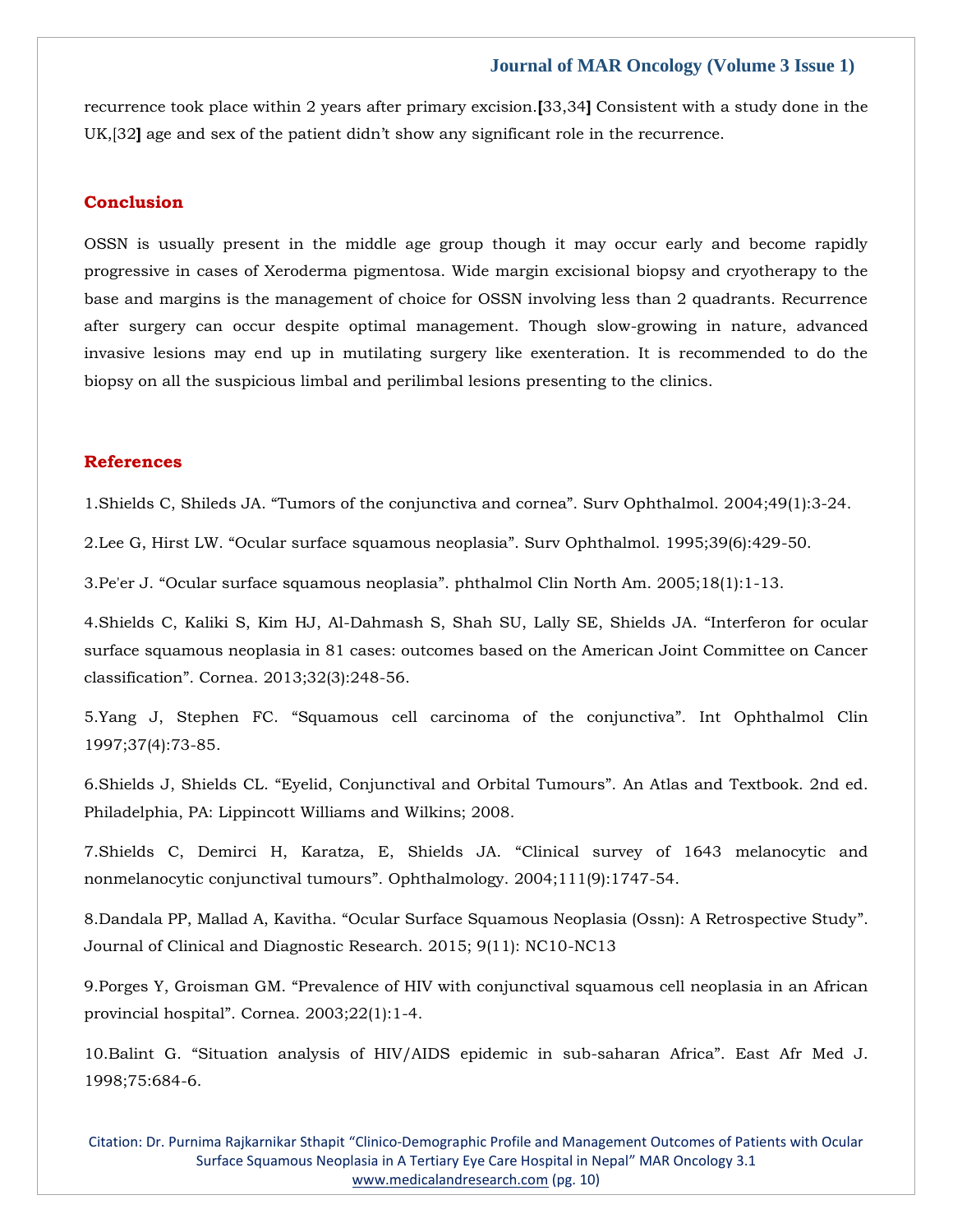11[.Sivalingam V, Shields CL, Shields JA, Pearah JD.](https://www.google.com/search?q=Squamous+cell+carcinoma+of+the+conjunctiva+associated+with+benign+mucous+membrane+pemphigoid&sxsrf=AOaemvL3YFVhEudljKbsH6IUONTpbxca5w%3A1639040423032&ei=p8WxYYpvrYnj4Q-j_rvYCQ&ved=0ahUKEwjK3r6xrdb0AhWtxDgGHSP_DpsQ4dUDCA4&uact=5&oq=Squamous+cell+carcinoma+of+the+conjunctiva+associated+with+benign+mucous+membrane+pemphigoid&gs_lcp=Cgdnd3Mtd2l6EAM6BwgjEOoCECdKBAhBGABKBAhGGABQ5AVY5AVgkAhoAXACeACAAfQBiAH0AZIBAzItMZgBAKABAaABArABCsABAQ&sclient=gws-wiz) "Squamous cell carcinoma of the conjunctiva associated with benign mucous membrane pemphigoid"[. Ann Ophthalmol 1990;22\(3\):106-9.](https://www.google.com/search?q=Squamous+cell+carcinoma+of+the+conjunctiva+associated+with+benign+mucous+membrane+pemphigoid&sxsrf=AOaemvL3YFVhEudljKbsH6IUONTpbxca5w%3A1639040423032&ei=p8WxYYpvrYnj4Q-j_rvYCQ&ved=0ahUKEwjK3r6xrdb0AhWtxDgGHSP_DpsQ4dUDCA4&uact=5&oq=Squamous+cell+carcinoma+of+the+conjunctiva+associated+with+benign+mucous+membrane+pemphigoid&gs_lcp=Cgdnd3Mtd2l6EAM6BwgjEOoCECdKBAhBGABKBAhGGABQ5AVY5AVgkAhoAXACeACAAfQBiAH0AZIBAzItMZgBAKABAaABArABCsABAQ&sclient=gws-wiz)

12.Akpek E, Polcharoen W, Chan R, Foster CS. "[Ocular surface neoplasia masquerading as chronic](https://www.google.com/search?q=Ocular+surface+neoplasia+masquerading+as+chronic+blepharoconjunctivitis&sxsrf=AOaemvLYknjgJI97WnntgU4abnoBB61R-w%3A1639040439414&ei=t8WxYZqSGP2X4-EPy7q24A4&ved=0ahUKEwjayaa5rdb0AhX9yzgGHUudDewQ4dUDCA4&uact=5&oq=Ocular+surface+neoplasia+masquerading+as+chronic+blepharoconjunctivitis&gs_lcp=Cgdnd3Mtd2l6EAM6BwgjEOoCECdKBAhBGABKBAhGGABQrwZYrwZgwAhoAXAAeACAAeMBiAHjAZIBAzItMZgBAKABAaABArABCsABAQ&sclient=gws-wiz)  blepharoconjunctivitis"[. Cornea. 1999;18\(3\):282-8.](https://www.google.com/search?q=Ocular+surface+neoplasia+masquerading+as+chronic+blepharoconjunctivitis&sxsrf=AOaemvLYknjgJI97WnntgU4abnoBB61R-w%3A1639040439414&ei=t8WxYZqSGP2X4-EPy7q24A4&ved=0ahUKEwjayaa5rdb0AhX9yzgGHUudDewQ4dUDCA4&uact=5&oq=Ocular+surface+neoplasia+masquerading+as+chronic+blepharoconjunctivitis&gs_lcp=Cgdnd3Mtd2l6EAM6BwgjEOoCECdKBAhBGABKBAhGGABQrwZYrwZgwAhoAXAAeACAAeMBiAHjAZIBAzItMZgBAKABAaABArABCsABAQ&sclient=gws-wiz)

13.Heinz C, Fanihagh F, Steuhl KP. "[Squamous cell carcinoma of the conjunctiva in patients with](https://www.google.com/search?q=Squamous+cell+carcinoma+of+the+conjunctiva+in+patients+with+atopic+eczema&sxsrf=AOaemvJsf8ywBBviy5NBbpANT8GdK_5AFA%3A1639040458067&ei=ysWxYYqJA8-a4-EPyLmQmAo&ved=0ahUKEwiKlpnCrdb0AhVPzTgGHcgcBKMQ4dUDCA4&uact=5&oq=Squamous+cell+carcinoma+of+the+conjunctiva+in+patients+with+atopic+eczema&gs_lcp=Cgdnd3Mtd2l6EAM6BwgjEOoCECdKBAhBGABKBAhGGABQ7wVY7wVglAhoAXAAeACAAekBiAHpAZIBAzItMZgBAKABAaABArABCsABAQ&sclient=gws-wiz)  atopic eczema"[. Cornea. 2003;22\(2\):135-7.](https://www.google.com/search?q=Squamous+cell+carcinoma+of+the+conjunctiva+in+patients+with+atopic+eczema&sxsrf=AOaemvJsf8ywBBviy5NBbpANT8GdK_5AFA%3A1639040458067&ei=ysWxYYqJA8-a4-EPyLmQmAo&ved=0ahUKEwiKlpnCrdb0AhVPzTgGHcgcBKMQ4dUDCA4&uact=5&oq=Squamous+cell+carcinoma+of+the+conjunctiva+in+patients+with+atopic+eczema&gs_lcp=Cgdnd3Mtd2l6EAM6BwgjEOoCECdKBAhBGABKBAhGGABQ7wVY7wVglAhoAXAAeACAAekBiAHpAZIBAzItMZgBAKABAaABArABCsABAQ&sclient=gws-wiz)

14.Awan K. ["Intraepithelial epithelioma \(Bowen's disease\) of the conjunctiva and chronic lymphocytic](https://www.google.com/search?q=Intraepithelial+epithelioma+%28Bowen%E2%80%99s+disease%29+of+the+conjunctiva+and+chronic+lymphocytic+leukemia&sxsrf=AOaemvKz_lAQyZ5y3HRuJLPcv827LMDqCA%3A1639040483218&ei=48WxYdiZDPiZ4-EPu7OzuA0&ved=0ahUKEwiYl5jOrdb0AhX4zDgGHbvZDNcQ4dUDCA4&uact=5&oq=Intraepithelial+epithelioma+%28Bowen%E2%80%99s+disease%29+of+the+conjunctiva+and+chronic+lymphocytic+leukemia&gs_lcp=Cgdnd3Mtd2l6EAM6BwgjEOoCECdKBAhBGABKBAhGGABQ-wVY-wVglwhoAXAAeACAAYwCiAGMApIBAzItMZgBAKABAaABArABCsABAQ&sclient=gws-wiz)  leukemia"[. Ann Ophthalmol. 1978;10\(6\):781-3.](https://www.google.com/search?q=Intraepithelial+epithelioma+%28Bowen%E2%80%99s+disease%29+of+the+conjunctiva+and+chronic+lymphocytic+leukemia&sxsrf=AOaemvKz_lAQyZ5y3HRuJLPcv827LMDqCA%3A1639040483218&ei=48WxYdiZDPiZ4-EPu7OzuA0&ved=0ahUKEwiYl5jOrdb0AhX4zDgGHbvZDNcQ4dUDCA4&uact=5&oq=Intraepithelial+epithelioma+%28Bowen%E2%80%99s+disease%29+of+the+conjunctiva+and+chronic+lymphocytic+leukemia&gs_lcp=Cgdnd3Mtd2l6EAM6BwgjEOoCECdKBAhBGABKBAhGGABQ-wVY-wVglwhoAXAAeACAAYwCiAGMApIBAzItMZgBAKABAaABArABCsABAQ&sclient=gws-wiz)

15.Kushner F, Mushen RL. "[Conjunctival squamous cell carcinoma combined with malignant](https://www.google.com/search?q=Conjunctival+squamous+cell+carcinoma+combined+with+malignant+lymphoma&sxsrf=AOaemvIIK1NJta_4_s-fppdOfUw7aLO30A%3A1639040501436&ei=9cWxYY7KGeHH4-EP3N672A0&ved=0ahUKEwjOmPDWrdb0AhXh4zgGHVzvDtsQ4dUDCA4&uact=5&oq=Conjunctival+squamous+cell+carcinoma+combined+with+malignant+lymphoma&gs_lcp=Cgdnd3Mtd2l6EAM6BwgjEOoCECdKBAhBGABKBAhGGABQpgVYpgVg-QdoAXAAeACAAfwBiAH8AZIBAzItMZgBAKABAaABArABCsABAQ&sclient=gws-wiz)  lymphoma"[. Am J Ophthalmol 1975;80\(3\):503-6.](https://www.google.com/search?q=Conjunctival+squamous+cell+carcinoma+combined+with+malignant+lymphoma&sxsrf=AOaemvIIK1NJta_4_s-fppdOfUw7aLO30A%3A1639040501436&ei=9cWxYY7KGeHH4-EP3N672A0&ved=0ahUKEwjOmPDWrdb0AhXh4zgGHVzvDtsQ4dUDCA4&uact=5&oq=Conjunctival+squamous+cell+carcinoma+combined+with+malignant+lymphoma&gs_lcp=Cgdnd3Mtd2l6EAM6BwgjEOoCECdKBAhBGABKBAhGGABQpgVYpgVg-QdoAXAAeACAAfwBiAH8AZIBAzItMZgBAKABAaABArABCsABAQ&sclient=gws-wiz)

16.Shelil A, Shields CL, Shields JA, Eagle RC. "[Aggressive conjunctival squamous cell carcinoma in a](https://www.google.com/search?q=Aggressive+conjunctival+squamous+cell+carcinoma+in+a+patient+following+liver+transplantation&sxsrf=AOaemvI2ozafbK-DmRf1qWZpZLotBf8j_g%3A1639040534717&ei=FsaxYYjZKoyV4-EPscWh4AU&ved=0ahUKEwiIvN_mrdb0AhWMyjgGHbFiCFwQ4dUDCA4&uact=5&oq=Aggressive+conjunctival+squamous+cell+carcinoma+in+a+patient+following+liver+transplantation&gs_lcp=Cgdnd3Mtd2l6EAM6BwgjEOoCECdKBAhBGABKBAhGGABQoAJYoAJgogRoAXACeACAAc8BiAHPAZIBAzItMZgBAKABAaABArABCsABAQ&sclient=gws-wiz)  patient following liver transplantation"[. Arch Opthalmol. 2003;121\(2\):280-2.](https://www.google.com/search?q=Aggressive+conjunctival+squamous+cell+carcinoma+in+a+patient+following+liver+transplantation&sxsrf=AOaemvI2ozafbK-DmRf1qWZpZLotBf8j_g%3A1639040534717&ei=FsaxYYjZKoyV4-EPscWh4AU&ved=0ahUKEwiIvN_mrdb0AhWMyjgGHbFiCFwQ4dUDCA4&uact=5&oq=Aggressive+conjunctival+squamous+cell+carcinoma+in+a+patient+following+liver+transplantation&gs_lcp=Cgdnd3Mtd2l6EAM6BwgjEOoCECdKBAhBGABKBAhGGABQoAJYoAJgogRoAXACeACAAc8BiAHPAZIBAzItMZgBAKABAaABArABCsABAQ&sclient=gws-wiz)

17.Ash J, WIlder HC. "Epithelial tumors of the limbus"[. Am J Ophthalmol. 1942;25:923-32.](https://www.google.com/search?q=Epithelial+tumors+of+the+limbus&sxsrf=AOaemvL8U0cUVv2snDgsbI7iHSi9S7j2UQ%3A1639040558344&ei=LsaxYYvcE76Q4-EP-diT8As&ved=0ahUKEwiLq4Hyrdb0AhU-yDgGHXnsBL4Q4dUDCA4&uact=5&oq=Epithelial+tumors+of+the+limbus&gs_lcp=Cgdnd3Mtd2l6EAMyBQghEKABOgcIIxDqAhAnSgQIQRgASgQIRhgAUPIJWPIJYNgMaAFwAHgAgAGvAogBrwKSAQMzLTGYAQCgAQGgAQKwAQrAAQE&sclient=gws-wiz)

18.Maugdal P, Van Damme B, Missotten L. "[Corneal epithelial dysplasia after trifluridine use](https://www.google.com/search?q=Corneal+epithelial+dysplasia+after+trifluridine+use&sxsrf=AOaemvJlEECrcS6vDqoSOWVrwRAwnv9TCg%3A1639040578797&ei=QsaxYZO3L82Q4-EPnriluAk&ved=0ahUKEwiT4OH7rdb0AhVNyDgGHR5cCZcQ4dUDCA4&uact=5&oq=Corneal+epithelial+dysplasia+after+trifluridine+use&gs_lcp=Cgdnd3Mtd2l6EAM6BwgjEOoCECdKBAhBGABKBAhGGABQsgZYsgZgywloAXAAeACAAZYCiAGWApIBAzItMZgBAKABAaABArABCsABAQ&sclient=gws-wiz)". [Albrecht Von Graefes Arch Klin Exp Ophthalmol. 1983;220:6-12.](https://www.google.com/search?q=Corneal+epithelial+dysplasia+after+trifluridine+use&sxsrf=AOaemvJlEECrcS6vDqoSOWVrwRAwnv9TCg%3A1639040578797&ei=QsaxYZO3L82Q4-EPnriluAk&ved=0ahUKEwiT4OH7rdb0AhVNyDgGHR5cCZcQ4dUDCA4&uact=5&oq=Corneal+epithelial+dysplasia+after+trifluridine+use&gs_lcp=Cgdnd3Mtd2l6EAM6BwgjEOoCECdKBAhBGABKBAhGGABQsgZYsgZgywloAXAAeACAAZYCiAGWApIBAzItMZgBAKABAaABArABCsABAQ&sclient=gws-wiz)

19.Goyal J, Srinivasan VAR, Agrawal K. "[Oculocutaneous manifestations in xeroderma pigmentosa](https://www.google.com/search?q=Oculocutaneous+manifestations+in+xeroderma+pigmentosa&sxsrf=AOaemvI46CxcrbKQRxwVeORVX4AvNKdI6Q%3A1639040614760&ei=ZsaxYamxLbSFr7wPpOG94Aw&ved=0ahUKEwip_PSMrtb0AhW0wosBHaRwD8wQ4dUDCA4&uact=5&oq=Oculocutaneous+manifestations+in+xeroderma+pigmentosa&gs_lcp=Cgdnd3Mtd2l6EAMyBwgjEOoCECcyBwgjEOoCECcyBwgjEOoCECcyBwgjEOoCECcyBwgjEOoCECcyBwgjEOoCECcyBwgjEOoCECcyBwgjEOoCECcyBwgjEOoCECcyBwgjEOoCECdKBAhBGABKBAhGGABQrQZYrQZgwAhoAXAAeACAAQCIAQCSAQCYAQCgAQGgAQKwAQrAAQE&sclient=gws-wiz)". [Br J Ophthalmol. 1994;78\(4\):295-7.](https://www.google.com/search?q=Oculocutaneous+manifestations+in+xeroderma+pigmentosa&sxsrf=AOaemvI46CxcrbKQRxwVeORVX4AvNKdI6Q%3A1639040614760&ei=ZsaxYamxLbSFr7wPpOG94Aw&ved=0ahUKEwip_PSMrtb0AhW0wosBHaRwD8wQ4dUDCA4&uact=5&oq=Oculocutaneous+manifestations+in+xeroderma+pigmentosa&gs_lcp=Cgdnd3Mtd2l6EAMyBwgjEOoCECcyBwgjEOoCECcyBwgjEOoCECcyBwgjEOoCECcyBwgjEOoCECcyBwgjEOoCECcyBwgjEOoCECcyBwgjEOoCECcyBwgjEOoCECcyBwgjEOoCECdKBAhBGABKBAhGGABQrQZYrQZgwAhoAXAAeACAAQCIAQCSAQCYAQCgAQGgAQKwAQrAAQE&sclient=gws-wiz)

20.Kraemer K, Lee MM, Scotto J. "Xeroderma pigmentosum - [cutaneous, ocular and neurologic](https://www.google.com/search?q=Xeroderma+pigmentosum+-+cutaneous%2C+ocular+and+neurologic+abnormalities+in+830+published+cases&sxsrf=AOaemvKkcopGITY6xjyllxuS1udnBCrGLQ%3A1639040633484&ei=ecaxYZjIHIfY0ATe1JLYBw&ved=0ahUKEwjY6OuVrtb0AhUHLJQKHV6qBHsQ4dUDCA4&uact=5&oq=Xeroderma+pigmentosum+-+cutaneous%2C+ocular+and+neurologic+abnormalities+in+830+published+cases&gs_lcp=Cgdnd3Mtd2l6EAM6BwgjEOoCECdKBAhBGABKBAhGGABQ6AZY6AZg_QhoAXAAeACAAcYBiAHGAZIBAzAuMZgBAKABAaABArABCsABAQ&sclient=gws-wiz)  [abnormalities in 830 published cases](https://www.google.com/search?q=Xeroderma+pigmentosum+-+cutaneous%2C+ocular+and+neurologic+abnormalities+in+830+published+cases&sxsrf=AOaemvKkcopGITY6xjyllxuS1udnBCrGLQ%3A1639040633484&ei=ecaxYZjIHIfY0ATe1JLYBw&ved=0ahUKEwjY6OuVrtb0AhUHLJQKHV6qBHsQ4dUDCA4&uact=5&oq=Xeroderma+pigmentosum+-+cutaneous%2C+ocular+and+neurologic+abnormalities+in+830+published+cases&gs_lcp=Cgdnd3Mtd2l6EAM6BwgjEOoCECdKBAhBGABKBAhGGABQ6AZY6AZg_QhoAXAAeACAAcYBiAHGAZIBAzAuMZgBAKABAaABArABCsABAQ&sclient=gws-wiz)". Arch Opthalmol. 1987;123:241-50.

21.Walsh-Conway N, Conway RM. "[Plaque brachytherapy for the management of ocular surface](https://www.google.com/search?q=Plaque+brachytherapy+for+the+management+of+ocular+surface+malignancies+with+corneoscleral+invasion&sxsrf=AOaemvLKw8eN6JH2l-4Apb5rB8Mkjx2XFA%3A1639040650916&ei=isaxYfzqNqmxmAXQ-Kq4CA&ved=0ahUKEwj815Oertb0AhWpGKYKHVC8CocQ4dUDCA4&uact=5&oq=Plaque+brachytherapy+for+the+management+of+ocular+surface+malignancies+with+corneoscleral+invasion&gs_lcp=Cgdnd3Mtd2l6EAM6BwgjEOoCECdKBAhBGABKBAhGGABQgwZYgwZgpAhoAXACeACAAYYCiAGGApIBAzItMZgBAKABAaABArABCsABAQ&sclient=gws-wiz)  malignancies with corneoscleral invasion"[. Clin Exp Ophthalmol. 2009;37\(6\):577-83.](https://www.google.com/search?q=Plaque+brachytherapy+for+the+management+of+ocular+surface+malignancies+with+corneoscleral+invasion&sxsrf=AOaemvLKw8eN6JH2l-4Apb5rB8Mkjx2XFA%3A1639040650916&ei=isaxYfzqNqmxmAXQ-Kq4CA&ved=0ahUKEwj815Oertb0AhWpGKYKHVC8CocQ4dUDCA4&uact=5&oq=Plaque+brachytherapy+for+the+management+of+ocular+surface+malignancies+with+corneoscleral+invasion&gs_lcp=Cgdnd3Mtd2l6EAM6BwgjEOoCECdKBAhBGABKBAhGGABQgwZYgwZgpAhoAXACeACAAYYCiAGGApIBAzItMZgBAKABAaABArABCsABAQ&sclient=gws-wiz)

22.Gupta R. "[CLINICAL PROFILE OF OCULAR SURFACE SQUAMOUS NEOPLASIA \(OSSN\)](https://www.google.com/search?q=CLINICAL+PROFILE+OF+OCULAR+SURFACE+SQUAMOUS+NEOPLASIA+%28OSSN%29%E2%80%9D.+&sxsrf=AOaemvJtZpEcpBvMQhL3CJJEqkgRm4Ubmg%3A1639040677971&ei=pcaxYc2aOqnDmAWIwIfQCw&ved=0ahUKEwiNgYerrtb0AhWpIaYKHQjgAboQ4dUDCA4&uact=5&oq=CLINICAL+PROFILE+OF+OCULAR+SURFACE+SQUAMOUS+NEOPLASIA+%28OSSN%29%E2%80%9D.+&gs_lcp=Cgdnd3Mtd2l6EAM6BwgjEOoCECdKBAhBGABKBAhGGABQ4gZY4gZgtAloAXAAeACAAfUBiAH1AZIBAzItMZgBAKABAaABArABCsABAQ&sclient=gws-wiz)". International Journal of [Medical and Biomedical Studies. 2019;3\(6\):1-3.](https://www.google.com/search?q=CLINICAL+PROFILE+OF+OCULAR+SURFACE+SQUAMOUS+NEOPLASIA+%28OSSN%29%E2%80%9D.+&sxsrf=AOaemvJtZpEcpBvMQhL3CJJEqkgRm4Ubmg%3A1639040677971&ei=pcaxYc2aOqnDmAWIwIfQCw&ved=0ahUKEwiNgYerrtb0AhWpIaYKHQjgAboQ4dUDCA4&uact=5&oq=CLINICAL+PROFILE+OF+OCULAR+SURFACE+SQUAMOUS+NEOPLASIA+%28OSSN%29%E2%80%9D.+&gs_lcp=Cgdnd3Mtd2l6EAM6BwgjEOoCECdKBAhBGABKBAhGGABQ4gZY4gZgtAloAXAAeACAAfUBiAH1AZIBAzItMZgBAKABAaABArABCsABAQ&sclient=gws-wiz)

23.Kao A, Galor A, Karp CL, Abdelaziz A. "[Clinicopathologic Correlation of Ocular Surface Squamous](https://www.google.com/search?q=Clinicopathologic+Correlation+of+Ocular+Surface+Squamous+Neoplasms+at+Bascom+Palmer+Eye+Institute%3A+2001+to+2010&sxsrf=AOaemvJNZQM8zgXRnVcW8wLqAGO_6r2GCQ%3A1639041235486&ei=08ixYfHHHJCS0gSM3IzwBg&ved=0ahUKEwix_fK0sNb0AhUQiZQKHQwuA24Q4dUDCA4&uact=5&oq=Clinicopathologic+Correlation+of+Ocular+Surface+Squamous+Neoplasms+at+Bascom+Palmer+Eye+Institute%3A+2001+to+2010&gs_lcp=Cgdnd3Mtd2l6EAMyBwgjEOoCECcyBwgjEOoCECcyBwgjEOoCECcyBwgjEOoCECcyBwgjEOoCECcyBwgjEOoCECcyBwgjEOoCECcyBwgjEOoCECcyBwgjEOoCECcyBwgjEOoCECdKBAhBGABKBAhGGABQ_wVY_wVg4whoAXAAeACAAQCIAQCSAQCYAQCgAQGgAQKwAQrAAQE&sclient=gws-wiz)  [Neoplasms at Bascom Palmer Eye Institute: 2001 to 2010](https://www.google.com/search?q=Clinicopathologic+Correlation+of+Ocular+Surface+Squamous+Neoplasms+at+Bascom+Palmer+Eye+Institute%3A+2001+to+2010&sxsrf=AOaemvJNZQM8zgXRnVcW8wLqAGO_6r2GCQ%3A1639041235486&ei=08ixYfHHHJCS0gSM3IzwBg&ved=0ahUKEwix_fK0sNb0AhUQiZQKHQwuA24Q4dUDCA4&uact=5&oq=Clinicopathologic+Correlation+of+Ocular+Surface+Squamous+Neoplasms+at+Bascom+Palmer+Eye+Institute%3A+2001+to+2010&gs_lcp=Cgdnd3Mtd2l6EAMyBwgjEOoCECcyBwgjEOoCECcyBwgjEOoCECcyBwgjEOoCECcyBwgjEOoCECcyBwgjEOoCECcyBwgjEOoCECcyBwgjEOoCECcyBwgjEOoCECcyBwgjEOoCECdKBAhBGABKBAhGGABQ_wVY_wVg4whoAXAAeACAAQCIAQCSAQCYAQCgAQGgAQKwAQrAAQE&sclient=gws-wiz)". Ophthalmology. 2012;119(9):1773-6.

24[.Galor A, Karp CL, Oellers P, Kao AA, Abdelaziz A, Feuer W, Dubvoy SR.](https://www.google.com/search?q=Predictors+of+ocular+surface+squamous+neoplasia+recurrence+after+excisional+surgery&sxsrf=AOaemvJyzBXrt0z38ssjUW_kfMEn3VAjWw%3A1639041253365&ei=5cixYeiSFYf90gTG7KtQ&ved=0ahUKEwiomba9sNb0AhWHvpQKHUb2CgoQ4dUDCA4&uact=5&oq=Predictors+of+ocular+surface+squamous+neoplasia+recurrence+after+excisional+surgery&gs_lcp=Cgdnd3Mtd2l6EAM6BwgjEOoCECdKBAhBGABKBAhGGABQhQZYhQZgpwhoAXAAeACAAYoCiAGKApIBAzItMZgBAKABAaABArABCsABAQ&sclient=gws-wiz) "Predictors of ocular [surface squamous neoplasia recurrence after excisional surgery](https://www.google.com/search?q=Predictors+of+ocular+surface+squamous+neoplasia+recurrence+after+excisional+surgery&sxsrf=AOaemvJyzBXrt0z38ssjUW_kfMEn3VAjWw%3A1639041253365&ei=5cixYeiSFYf90gTG7KtQ&ved=0ahUKEwiomba9sNb0AhWHvpQKHUb2CgoQ4dUDCA4&uact=5&oq=Predictors+of+ocular+surface+squamous+neoplasia+recurrence+after+excisional+surgery&gs_lcp=Cgdnd3Mtd2l6EAM6BwgjEOoCECdKBAhBGABKBAhGGABQhQZYhQZgpwhoAXAAeACAAYoCiAGKApIBAzItMZgBAKABAaABArABCsABAQ&sclient=gws-wiz)". Ophthalmology. 2012;119(10):1974- [81.](https://www.google.com/search?q=Predictors+of+ocular+surface+squamous+neoplasia+recurrence+after+excisional+surgery&sxsrf=AOaemvJyzBXrt0z38ssjUW_kfMEn3VAjWw%3A1639041253365&ei=5cixYeiSFYf90gTG7KtQ&ved=0ahUKEwiomba9sNb0AhWHvpQKHUb2CgoQ4dUDCA4&uact=5&oq=Predictors+of+ocular+surface+squamous+neoplasia+recurrence+after+excisional+surgery&gs_lcp=Cgdnd3Mtd2l6EAM6BwgjEOoCECdKBAhBGABKBAhGGABQhQZYhQZgpwhoAXAAeACAAYoCiAGKApIBAzItMZgBAKABAaABArABCsABAQ&sclient=gws-wiz)

25.Pe'er J. "Ocular Surface Squamous Neoplasia"[. International Ophthalmology Clinics. 2015;55\(1\):9-](https://www.google.com/search?q=Ocular+Surface+Squamous+Neoplasia&sxsrf=AOaemvL4OQzGWB3Okn5bxSSuHEdzS9D3mw%3A1639041272966&ei=-MixYcv3OYvm0QS06YzIDg&ved=0ahUKEwjL0-LGsNb0AhULc5QKHbQ0A-kQ4dUDCA4&uact=5&oq=Ocular+Surface+Squamous+Neoplasia&gs_lcp=Cgdnd3Mtd2l6EAMyBAgjECcyBAgjECcyBQgAEIAEMgQIABBDMgUIABCABDIFCAAQgAQyBQgAEIAEMgUIABCABDIFCAAQgAQyCggAEIAEEIcCEBQ6BwgjEOoCECdKBAhBGABKBAhGGABQ9QVY9QVglQhoAXAAeACAAYcCiAGHApIBAzItMZgBAKABAaABArABCsABAQ&sclient=gws-wiz) [21.](https://www.google.com/search?q=Ocular+Surface+Squamous+Neoplasia&sxsrf=AOaemvL4OQzGWB3Okn5bxSSuHEdzS9D3mw%3A1639041272966&ei=-MixYcv3OYvm0QS06YzIDg&ved=0ahUKEwjL0-LGsNb0AhULc5QKHbQ0A-kQ4dUDCA4&uact=5&oq=Ocular+Surface+Squamous+Neoplasia&gs_lcp=Cgdnd3Mtd2l6EAMyBAgjECcyBAgjECcyBQgAEIAEMgQIABBDMgUIABCABDIFCAAQgAQyBQgAEIAEMgUIABCABDIFCAAQgAQyCggAEIAEEIcCEBQ6BwgjEOoCECdKBAhBGABKBAhGGABQ9QVY9QVglQhoAXAAeACAAYcCiAGHApIBAzItMZgBAKABAaABArABCsABAQ&sclient=gws-wiz)

Citation: Dr. Purnima Rajkarnikar Sthapit "Clinico-Demographic Profile and Management Outcomes of Patients with Ocular Surface Squamous Neoplasia in A Tertiary Eye Care Hospital in Nepal" MAR Oncology 3.1 [www.medicalandresearch.com](http://www.medicalandresearch.com/) (pg. 11)